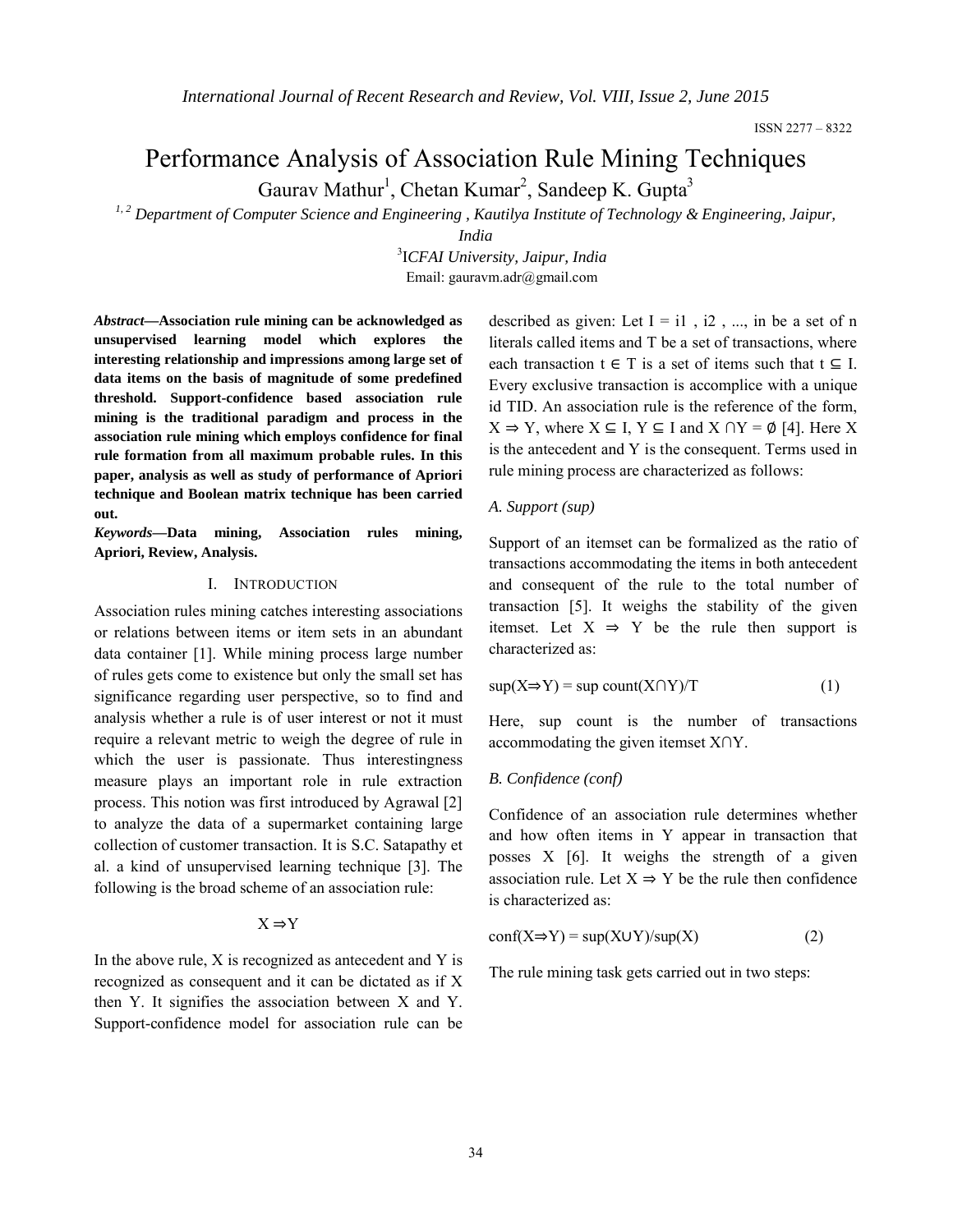# *(i) Frequent Itemset Identification*

The itemset that amuse the minimum support threshold  $(σ)$  gets discovered or generated in this phase.

#### *(ii) Rule Extraction*

This phase takes frequent itemset as input which has been accomplished in phase 1 along with the magnitude of minimum confidence threshold  $(\tau)$ . The rules which delight the minimum confidence are extracted in this phase.

## II. RELATED WORK

#### *1) Apriori ARM Technique*

Apriori algorithm is a prominent algorithm to extract association rules. Apriori implements iterative methods like Layer by Layer Search. Apriori can be segregate as a seminal algorithm. The algorithm has been backed by the fact that this algorithm utilizes prior knowledge domain of frequent item sets. This algorithm employs an iterative level wise search approach so that  $k - i$  tem sets can be used to explore  $(k+1)$  – item sets. First, frequent 1 -item sets is obtained which is denoted as L1. The frequency of each item in L1 delights the minimum support. After wards then L1 is use to calculate L2 which is the set of frequent  $2 -$  item sets, L2 is use to render L3 until no frequent k – item sets can be explored [6].

## 2) *Boolean ARM Technique*

Boolean Matrix is a yet fast known algorithm that employs Boolean relational calculus to explore unknown impression between items of a transactional database. The key factor that bought edge to this algorithm is no requirement of precious candidate formation, only single time database examination and accumulation of data in bit form to lessen memory cost. These association rules can be formatted as one-dimensional or multidimensional lying upon the number of predicates [7]. For example buys  $(A, "Camera") \Rightarrow buys (A,$ "Printer") which express 'A' the one who buys Camera also buys Printer, is a single dimensional as it only posses' one predicate "buys". But how so ever, age(A, "30" )  $\land$  occupation (A, "manager" )  $\Rightarrow$  buys (A,

"mobile"), which express one who is 30 years of age and who is manager buys a mobile, is multidimensional as it contains three predicates "age", "occupation" and "buys" . Multidimensional rule are also characterized as inter-dimensional rule [8].

#### III. EXPERIMENTS & RESULTS

The experiments of above algorithms are conducted on machine with Intel(R) Core I-5 processor having 2.60 GHz processor speed and 4 GB occupied RAM memory. The operating system used is Windows-8. The relational transactional database used has 10000 records and 20000 records respectively for separate experiments with single dimension dataset. Database rows denote transactions and columns denote transaction items or products. The data is stored in 0's and 1's form that is bit form where 0 represent absence of item in the cell for that particular row transaction and 1 represent its presence. The experimental results of Apriori and Boolean matrix are shown in table I and performance analysis is shown in figure1.

TABLE I COMPARISONS OF TIME TAKEN BY APRIORI AND BOOLEAN MATRIX OVER TEN AND TWENTY THOUSAND RECORDS

|  | S. No Number of<br>Records | Apriori Time<br>Taken (ms) | Boolean Matrix<br>Time Taken (ms) |
|--|----------------------------|----------------------------|-----------------------------------|
|  | 10000                      | 1354                       | 143                               |
|  | 20000                      | 2026                       | 168                               |

As presented in the table, for ten thousand records Apriori takes 1354 ms while Boolean Matrix requires only 143 ms, same goes for twenty thousand records where Apriori takes 2026 ms in contrast to 168 ms taken by Boolean Matrix.

In the graph, X axis shows number of records while Y axis shows the time in milliseconds taken by Apriori and Boolean Matrix algorithms respectively.